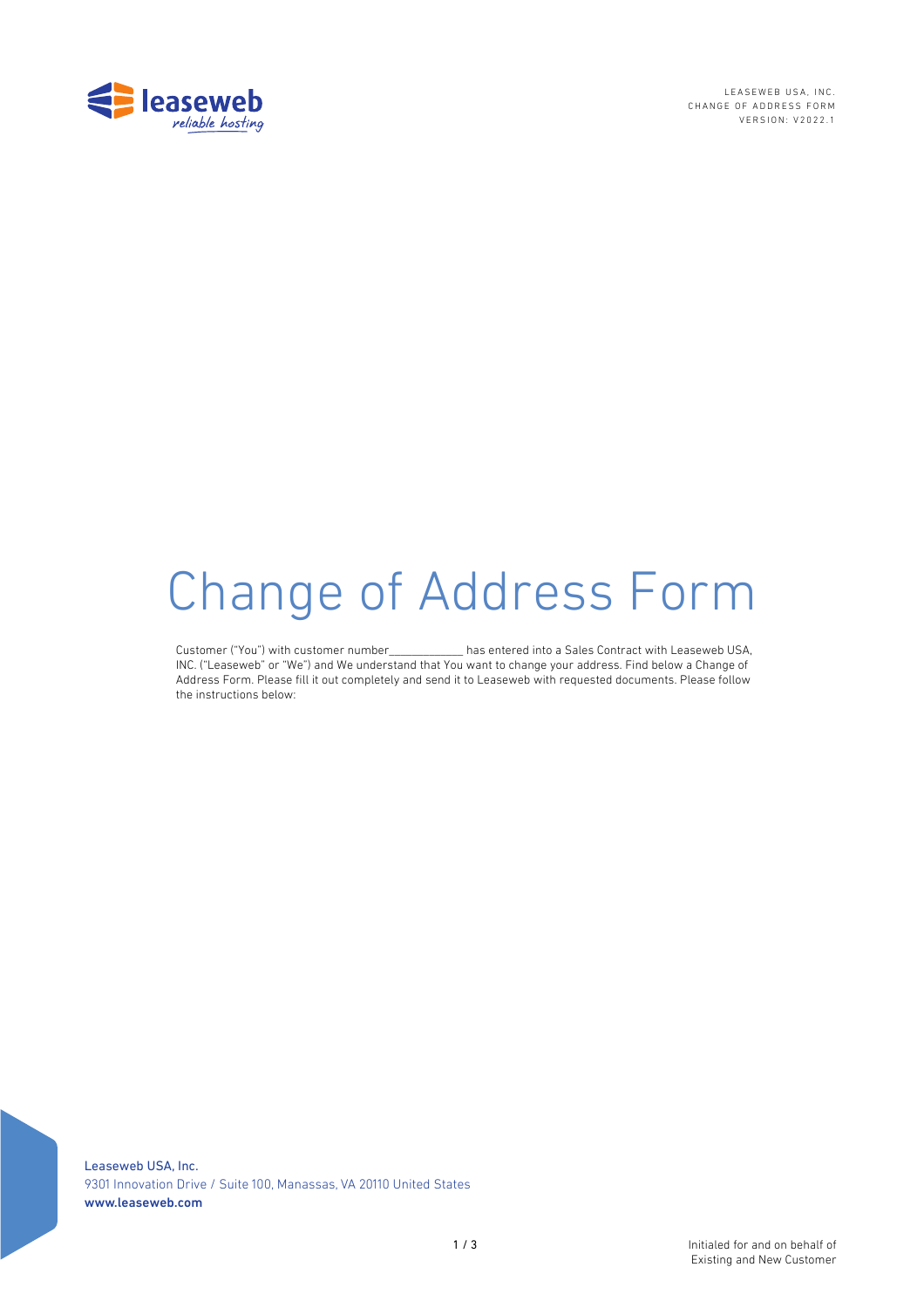

# Current Address Details

| Business name                |  |
|------------------------------|--|
| Leaseweb Customer number     |  |
| Business registration number |  |
| Registered Address           |  |
| Visiting Address             |  |

# New Address Details

|                                                                                                                                                                     | Business name experience and the state of the state of the state of the state of the state of the state of the |                                                                                                                                                                                                                                |
|---------------------------------------------------------------------------------------------------------------------------------------------------------------------|----------------------------------------------------------------------------------------------------------------|--------------------------------------------------------------------------------------------------------------------------------------------------------------------------------------------------------------------------------|
|                                                                                                                                                                     |                                                                                                                |                                                                                                                                                                                                                                |
|                                                                                                                                                                     |                                                                                                                |                                                                                                                                                                                                                                |
|                                                                                                                                                                     |                                                                                                                |                                                                                                                                                                                                                                |
|                                                                                                                                                                     |                                                                                                                |                                                                                                                                                                                                                                |
|                                                                                                                                                                     |                                                                                                                |                                                                                                                                                                                                                                |
|                                                                                                                                                                     |                                                                                                                |                                                                                                                                                                                                                                |
|                                                                                                                                                                     |                                                                                                                |                                                                                                                                                                                                                                |
| this is the representative with power to sign a                                                                                                                     |                                                                                                                | First name                                                                                                                                                                                                                     |
| Contract and to commit the company to a<br>binding Contract, which is publicly available                                                                            |                                                                                                                | Last name contract the contract of the contract of the contract of the contract of the contract of the contract of the contract of the contract of the contract of the contract of the contract of the contract of the contrac |
| e.g. company registry.<br>**Please use a generic email address for<br>purpose of avoiding risk of personal data use<br>whereby Leaseweb pursues privacy by default. |                                                                                                                |                                                                                                                                                                                                                                |
|                                                                                                                                                                     |                                                                                                                |                                                                                                                                                                                                                                |
|                                                                                                                                                                     |                                                                                                                |                                                                                                                                                                                                                                |

## Terms and conditions:

## APPLICABLE CONTRACT DOCUMENTATIONS

**1.1.** Customer is aware that Leaseweb applies Sales Terms and Conditions, which Sales Terms and Conditions include provisions to ensure compliance with the General Data Protection Regulation, and Policies with respect to the use of its Services and that such are applicable to – and part of - the Sales Contract. Customer is further aware that the scope and nature of the services offered by Leaseweb are set forth in the Services Specifications, that the performance parameters or service levels with respect to the services offered by Leaseweb are set forth in the Support and Service Levels; and that such are applicable to -and part of- the Sales Contract.

Leaseweb USA, Inc. 9301 Innovation Drive / Suite 100, Manassas, VA 20110 United States www.leaseweb.com